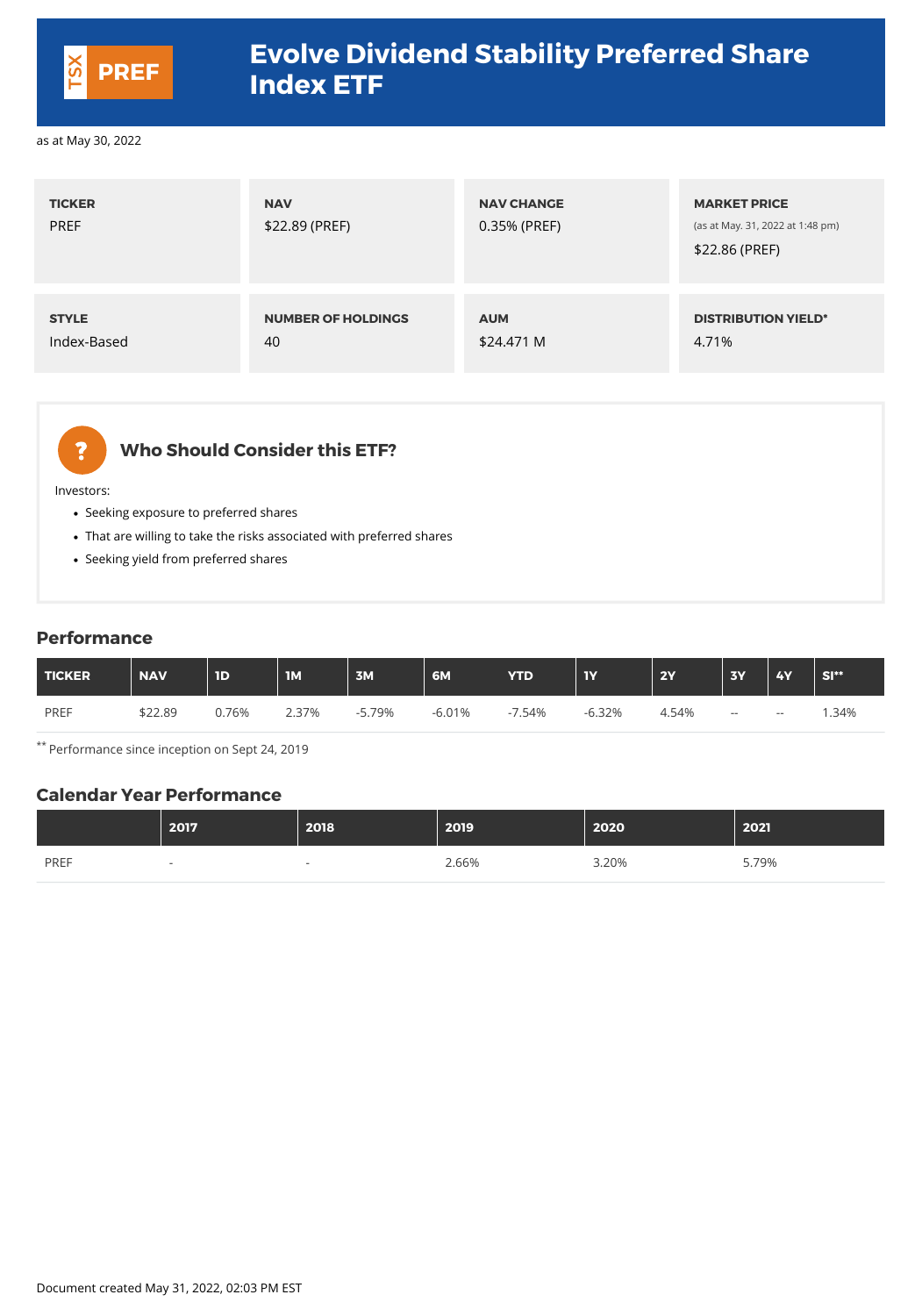### **Historical Prices (\$) - PREF**

As at May 30, 2022



#### **Cumulative Total Return (%) - PREF**

As at May 30, 2022



Document created May 31, 2022, 02:03 PM EST



## **Evolve Dividend Stability Preferred Share Index ETF PREF**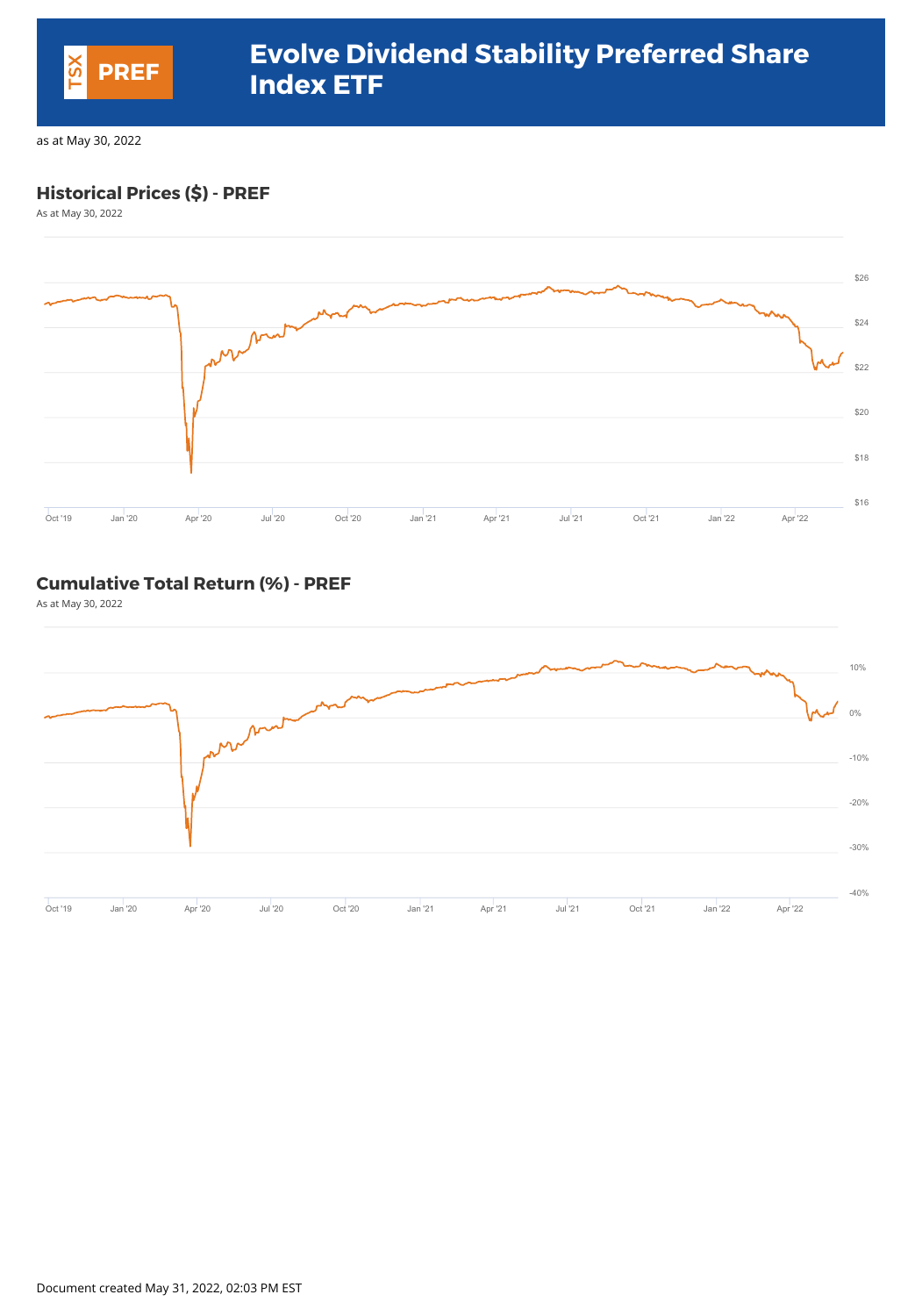#### **Fund Details**

| <b>CUSIP</b>                             | <b>TICKER</b>                                                                | <b>LISTING EXCHANGE</b>                  |
|------------------------------------------|------------------------------------------------------------------------------|------------------------------------------|
| 30053D104                                | <b>PREF</b>                                                                  | Toronto Stock Exchange (TSX)             |
| <b>INCEPTION DATE</b>                    | <b>CURRENCY</b>                                                              | <b>REGISTERED INVESTMENT ELIGIBILITY</b> |
| September 24, 2019                       | <b>CAD</b>                                                                   | Yes                                      |
| <b>STYLE</b><br>Index-Based              | <b>INDEX</b><br>Solactive Dividend Stability Canada<br>Preferred Share Index | <b>INDEX PROVIDER</b><br>Solactive AG    |
| <b>INDEX REBALANCING FREQUENCY</b>       | <b>ASSET CLASS</b>                                                           | <b>MANAGEMENT FEE</b>                    |
| Annually                                 | <b>Preferred Shares</b>                                                      | 0.45% (plus applicable sales taxes)      |
| <b>DISTRIBUTION FREQUENCY</b><br>Monthly |                                                                              |                                          |

#### **Top 10 Holdings**

As at May 30, 2022



| <b>NAME</b>                     | <b>WEIGHT</b> | <b>TICKER</b>        | <b>SECTOR</b> | <b>COUNTRY</b> |
|---------------------------------|---------------|----------------------|---------------|----------------|
| Enbridge Inc                    | 5.85%         | ENB/FK CN PFD        | Energy        | <b>CANADA</b>  |
| Pembina Pipeline Corp           | 4.65%         | PPL/FA CN PFD        | Energy        | <b>CANADA</b>  |
| Manulife Financial Corp         | 3.61%         | MFC/PB CN PFD        | Financial     | <b>CANADA</b>  |
| Brookfield Asset Management Inc | 3.53%         | <b>BAM/FI CN PFD</b> | Financial     | <b>CANADA</b>  |

| Pembina Pipeline Corp   | 3.52% | <b>PPL/FC CN PFD</b> | Energy    | <b>CANADA</b> |
|-------------------------|-------|----------------------|-----------|---------------|
| Great-West Lifeco Inc   | 3.29% | <b>GWO/PG CN PFD</b> | Financial | <b>CANADA</b> |
| Great-West Lifeco Inc   | 3.09% | <b>GWO/PH CN PFD</b> | Financial | <b>CANADA</b> |
| Power Financial Corp    | 3.01% | <b>PWF/PS CN PFD</b> | Financial | <b>CANADA</b> |
| Sun Life Financial Inc  | 3.00% | SLF/PD CN PFD        | Financial | <b>CANADA</b> |
| Manulife Financial Corp | 2.96% | MFC/PC CN PFD        | Financial | <b>CANADA</b> |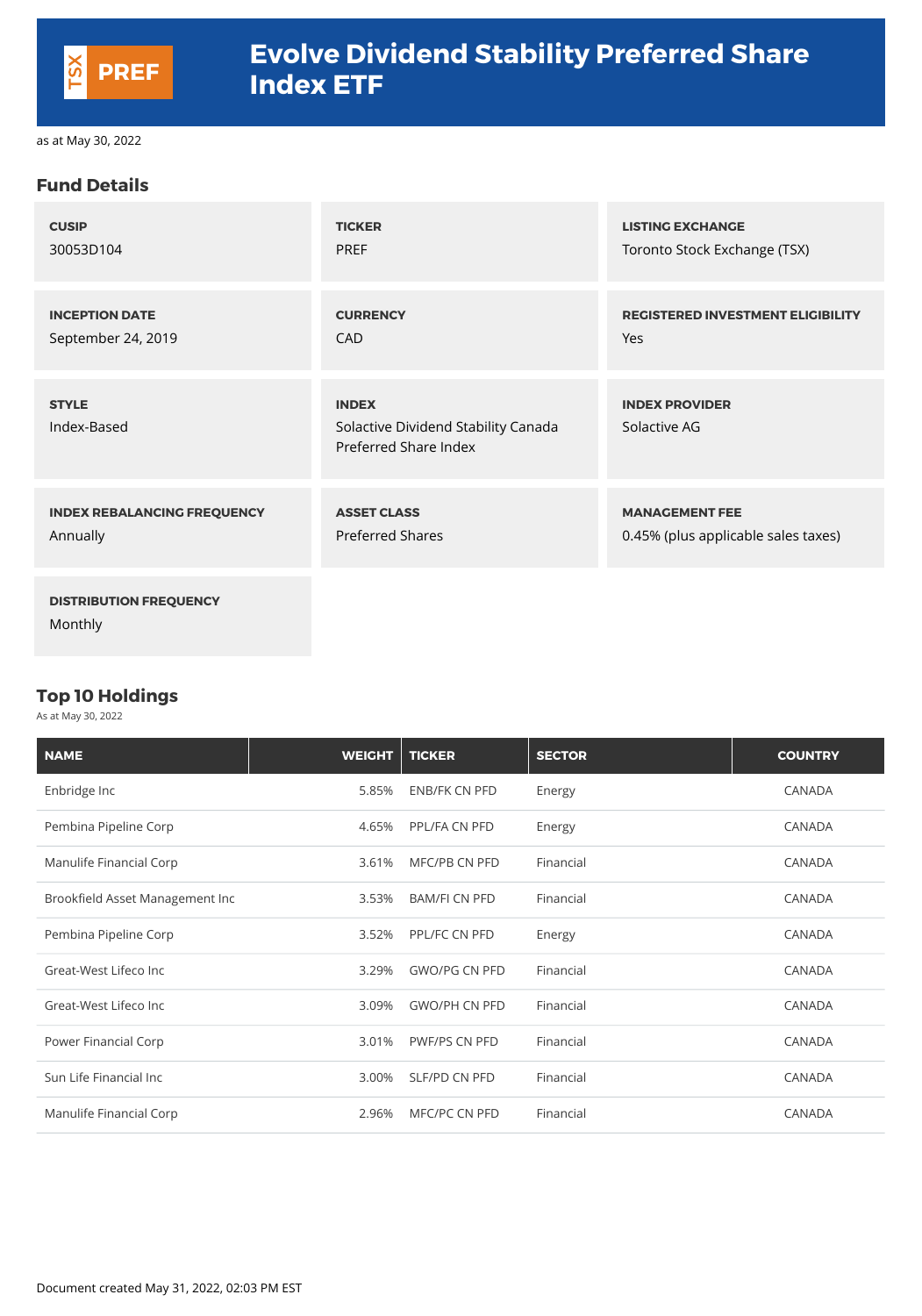| <b>WEIGHT</b><br><b>NAME</b> | <b>WEIGHT</b> |
|------------------------------|---------------|
| <b>Financial</b><br>100.00%  | 63.61%        |
| <b>Energy</b>                | 18.36%        |
| <b>Utilities</b>             | 12.12%        |
| Consumer, Non-cyclical       | 5.92%         |
|                              |               |

Document created May 31, 2022, 02:03 PM EST



# **Evolve Dividend Stability Preferred Share Index ETF PREF**

as at May 30, 2022

# **Geographic Allocation Sector Allocation** As at May 30, 2022 **As at May 30, 2022** As at May 30, 2022